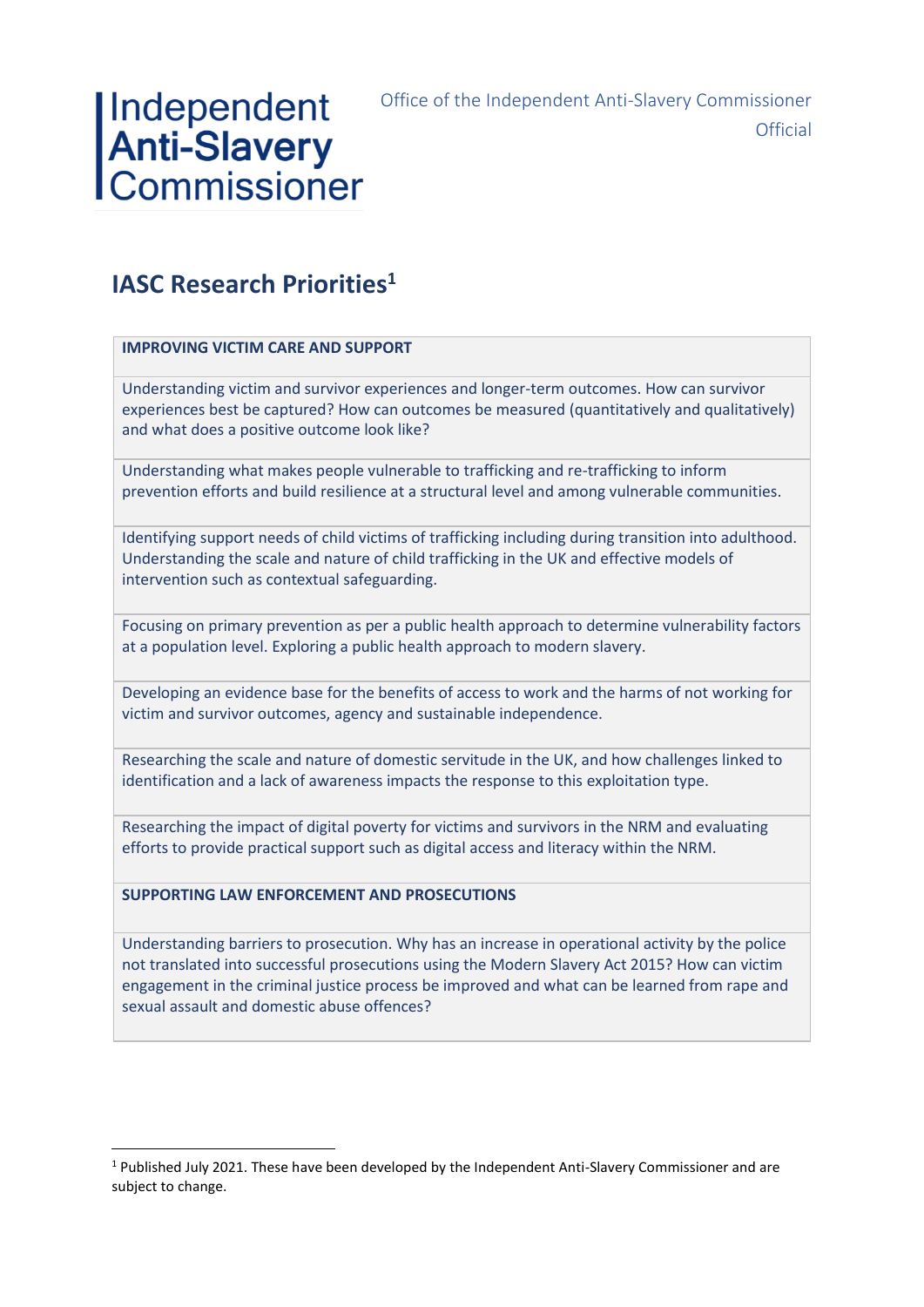# Independent<br>Anti-Slavery<br>Commissioner

Office of the Independent Anti-Slavery Commissioner **Official** 

Researching the key challenges undermining effective financial investigation of modern slavery crimes and ability to seize assets. How do we ensure modern slavery is seen as a priority for financial investigators? How can we move towards greater levels of victim reparations?

Developing understanding of the transitions from a victim of exploitation to offender (and vice versa). Where are the indicators and intervention points? What forms of exploitation is this most prevalent in and why? Can contextual safeguarding and interventions prevent this?

#### **FOCUSING ON PREVENTION**

Exploring consumer attitudes and their impact on businesses. Does increased public awareness of modern slavery lead to behavioural change of consumers and does the purchasing power of consumers influence businesses to change procurement and manufacturing practices?

Understanding links between low or non-compliance with labour regulations, and labour exploitation. Are low levels of compliance or non-compliance evidence of non-compliance in other areas? How can we establish a baseline of evidence for this?

What does success look like in the detection of trafficking in supply chains? What best practice exists in terms of business efforts to examine and understand their supply chains and to mitigate trafficking and exploitation risks?

How effective is leadership in reorienting the business practices and expectations of suppliers and investors towards a focus on sustainability which values people and planet, as well as profit?

#### **GETTING VALUE FROM RESEARCH AND INNOVATION**

Understanding the impact of research on modern slavery on policy and practice, including research and practice by academics and practitioners. Identifying good practice in the translation of research which improves policy and outcomes, as well as preventing exploitation.

Adopting a what works approach to monitoring, evaluating and informing modern slavery policy and practice, with a focus on synthesising and translating evidence into effective policy.

Building the evidence base on modern slavery, including understanding differing approaches to assess prevalence of modern slavery in the UK to support policy and practice which is underpinned by accurate data.

Exploring the use of data analytics to provide insight on a variety of trafficking-related issues such as identifying illicit financial flows and other suspicious activity resulting from human trafficking.

Scoping out opportunities to conduct systematic reviews, gap maps and evaluations of survivor interventions, criminal justice responses and prevention efforts. Synthesising cost-benefit analyses related to modern slavery support and interventions.